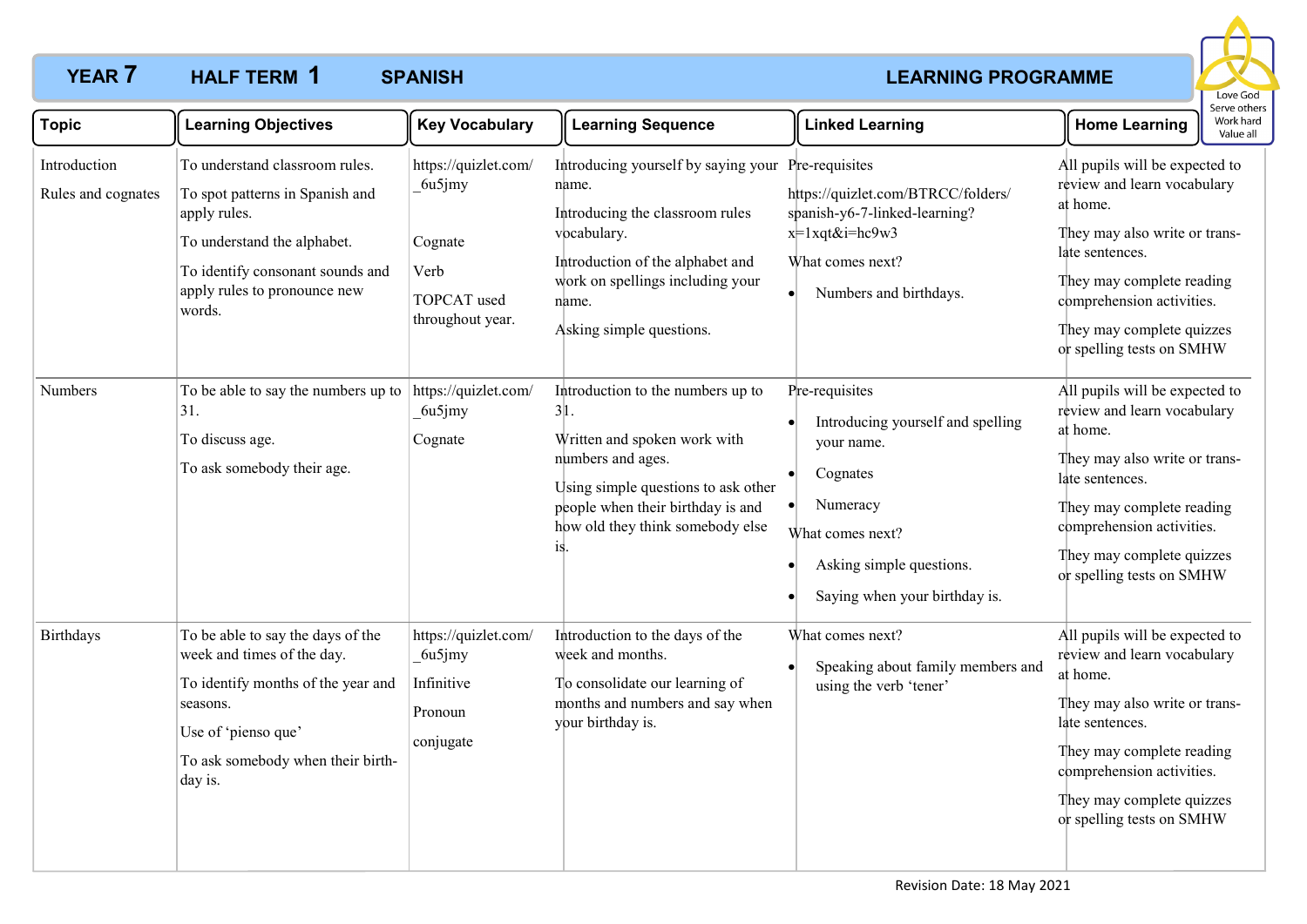# **YEAR 7 HALF TERM 3 SPANISH And All According to the CEARNING PROGRAMME HALF TERM SPANISH 3**



| <b>Topic</b> | <b>Learning Objectives</b>                                                                | <b>Key Vocabulary</b>                                                                                    | <b>Learning Sequence</b>                                                                                                                                                                                             | <b>Linked Learning</b>                                                                                                    | Serve other<br>Work hard<br><b>Home Learning</b><br>Value all                                                                                                                                                                                     |
|--------------|-------------------------------------------------------------------------------------------|----------------------------------------------------------------------------------------------------------|----------------------------------------------------------------------------------------------------------------------------------------------------------------------------------------------------------------------|---------------------------------------------------------------------------------------------------------------------------|---------------------------------------------------------------------------------------------------------------------------------------------------------------------------------------------------------------------------------------------------|
| Colours      | To be able to say different colours.<br>To be able to describe a picture<br>using colour. | https://quizlet.com/<br>6uwknt<br>Adjectival agreement                                                   | Introduction to colours and looking<br>at phonics.<br>Saying what your favourite colour<br>1S.<br>Describing a photo using 'hay' and<br>'no hay'.<br>Looking at different connectives to<br>extend sentences.        | Pre-requisites<br>Simple questions.<br>What comes next?<br>Opinions<br>Adjectives                                         | All pupils will be expected to<br>review and learn vocabulary<br>at home.<br>They may also write or trans-<br>late sentences.<br>They may complete reading<br>comprehension activities.<br>They may complete quizzes<br>or spelling tests on SMHW |
| Opinions     | To be able to give opinions and<br>start to justify the opinions given.                   | https://quizlet.com/<br>6uwknt<br>Adjectival agereement<br>Justify                                       | Using opinions to say which col-<br>ours you like and dislike.<br>Looking at adjectives to be able to<br>justify your opinion.                                                                                       | Pre-requisites<br>Colours<br>Family members<br>What comes next?<br>Animals and opinions on animals                        | All pupils will be expected to<br>review and learn vocabulary<br>at home.<br>They may also write or trans-<br>late sentences.<br>They may complete reading<br>comprehension activities.<br>They may complete quizzes<br>or spelling tests on SMHW |
| Pets         | To name different animals and say<br>what pets you have.                                  | https://quizlet.com/<br>6uwknt<br>Adjectival agreement<br>Conjugate<br>Indefinite article<br>intensifier | Introduction of vocabulary.<br>Adjectival agreement rules.<br>GCSE style question.<br>Physical description of pets looking<br>at colour and describing what pets<br>other people have using 'tener'<br>conjugations. | Pre-requisites<br>Opinions<br>Numbers<br>'Se llama' and 'se llaman'<br>Family members<br>What comes next?<br>Descriptions | All pupils will be expected to<br>review and learn vocabulary<br>at home.<br>They may also write or trans-<br>late sentences.<br>They may complete reading<br>comprehension activities.<br>They may complete quizzes<br>or spelling tests on SMHW |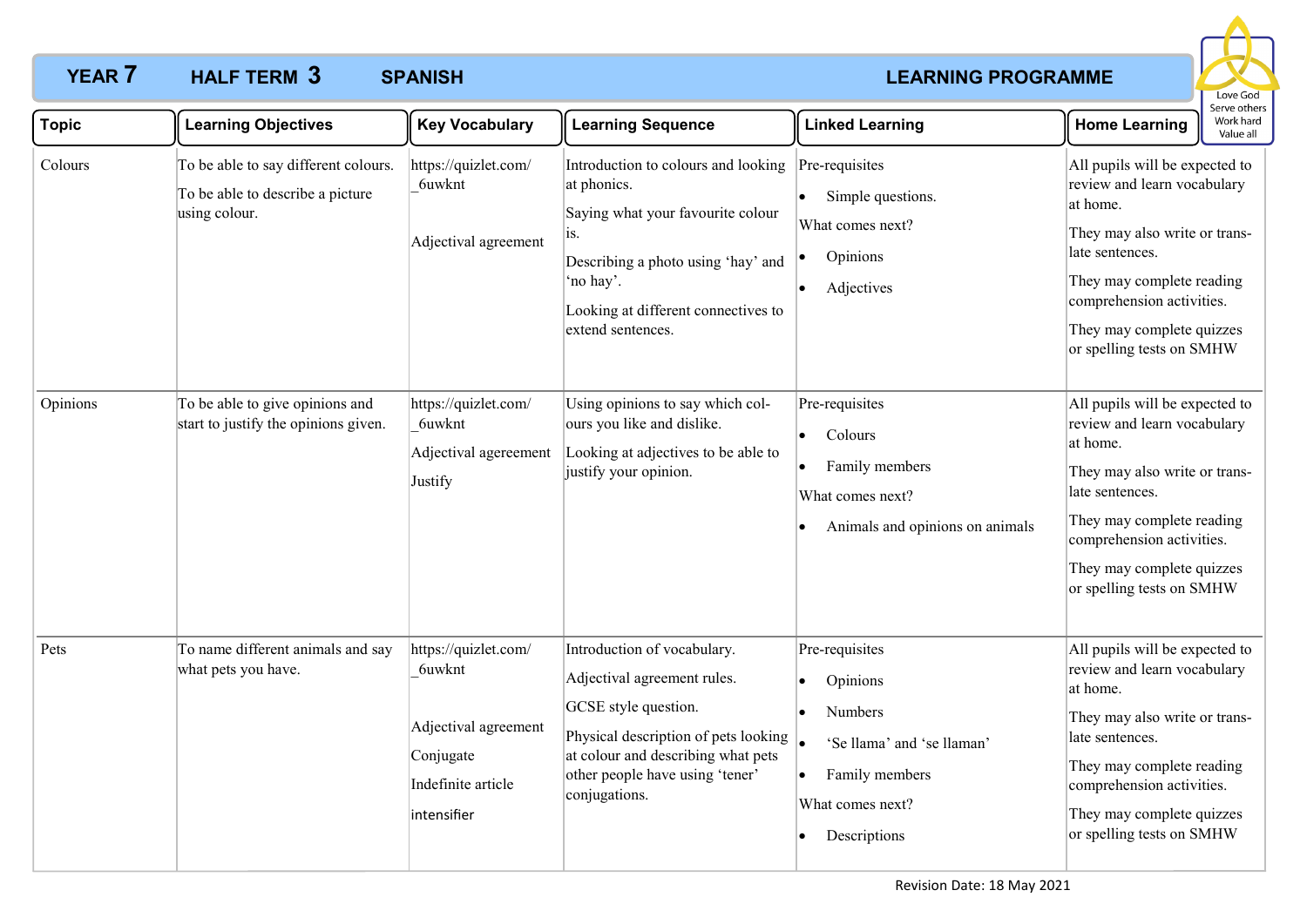# **YEAR 7 HALF TERM 2 SPANISH And All According to the CEARNING PROGRAMME HALF TERM SPANISH 2**



| <b>Topic</b>    | <b>Learning Objectives</b>                                                                                    | <b>Key Vocabulary</b>                                                         | <b>Learning Sequence</b>                                                                                                                                                                                                                         | <b>Linked Learning</b>                                                                                                                                              | <b>Home Learning</b>                                                                                                                                                                                                                              | eive other.<br>Work hard<br>Value all |
|-----------------|---------------------------------------------------------------------------------------------------------------|-------------------------------------------------------------------------------|--------------------------------------------------------------------------------------------------------------------------------------------------------------------------------------------------------------------------------------------------|---------------------------------------------------------------------------------------------------------------------------------------------------------------------|---------------------------------------------------------------------------------------------------------------------------------------------------------------------------------------------------------------------------------------------------|---------------------------------------|
| Family members  | To be able to name key family<br>members.<br>To be able to apply the rules of<br>masculine and feminine.      | https://quizlet.com/<br>6u5je2<br>Infinitive<br>Conjugate                     | Introduction to family members.<br>Identifying the masculine and fem-<br>ine rules.<br>Identifying patterns with plurals.<br>Introduction of 'tengo' and 'tiene'.<br>Using 'mi' vs 'mis'<br>Higher sets will move on to 'tu/tus'<br>and 'su/sus' | Pre-requisites<br>Names<br>Ages<br><b>Numbers</b><br>Simple questions<br>What comes next?<br>Linking key family members with<br>extended family members.            | All pupils will be expected to<br>review and learn vocabulary<br>at home.<br>They may also write or trans-<br>late sentences.<br>They may complete reading<br>comprehension activities.<br>They may complete quizzes<br>or spelling tests on SMHW |                                       |
| Extended family | To be able to name extended family<br>members.<br>To be able to apply the rules of<br>masculine and feminine. | https://quizlet.com/<br>6u5je2<br>Conjugate<br>Posessives<br>Definite article | Recapping of key family members<br>and introduction to extended family<br>members.<br>Describing a famous family-with<br>their names and ages.<br>Using 'se llama' and 'se llaman'<br>and the difference between the two.                        | Pre-requisites<br>Names and ages<br>Simple questions<br>Numbers<br>Key family members.<br>What comes next?<br>Using the verb 'tener' in all of its<br>conjugations. | All pupils will be expected to<br>review and learn vocabulary<br>at home.<br>They may also write or trans-<br>late sentences.<br>They may complete reading<br>comprehension activities.<br>They may complete quizzes<br>or spelling tests on SMHW |                                       |
| Tener           | To be able to conjugate the verb<br>'tener' and use it with family mem-<br>bers                               | https://quizlet.com/<br>6u5je2<br>Conjugation<br>Stem<br>Irregular            | Understanding of what a conjuga-<br>tion is and how verbs work in<br>Spanish.<br>Consolidating family with the verb<br>and written piece on describing<br>families using the conjugations.                                                       | Pre-requisites<br>Names<br>Ages<br>Numbers<br>I.<br>Family members<br>What comes next?<br>Colours and opinions                                                      | All pupils will be expected to<br>review and learn vocabulary<br>at home.<br>They may also write or trans-<br>late sentences.<br>They may complete reading<br>comprehension activities.<br>They may complete quizzes<br>or spelling tests on SMHW |                                       |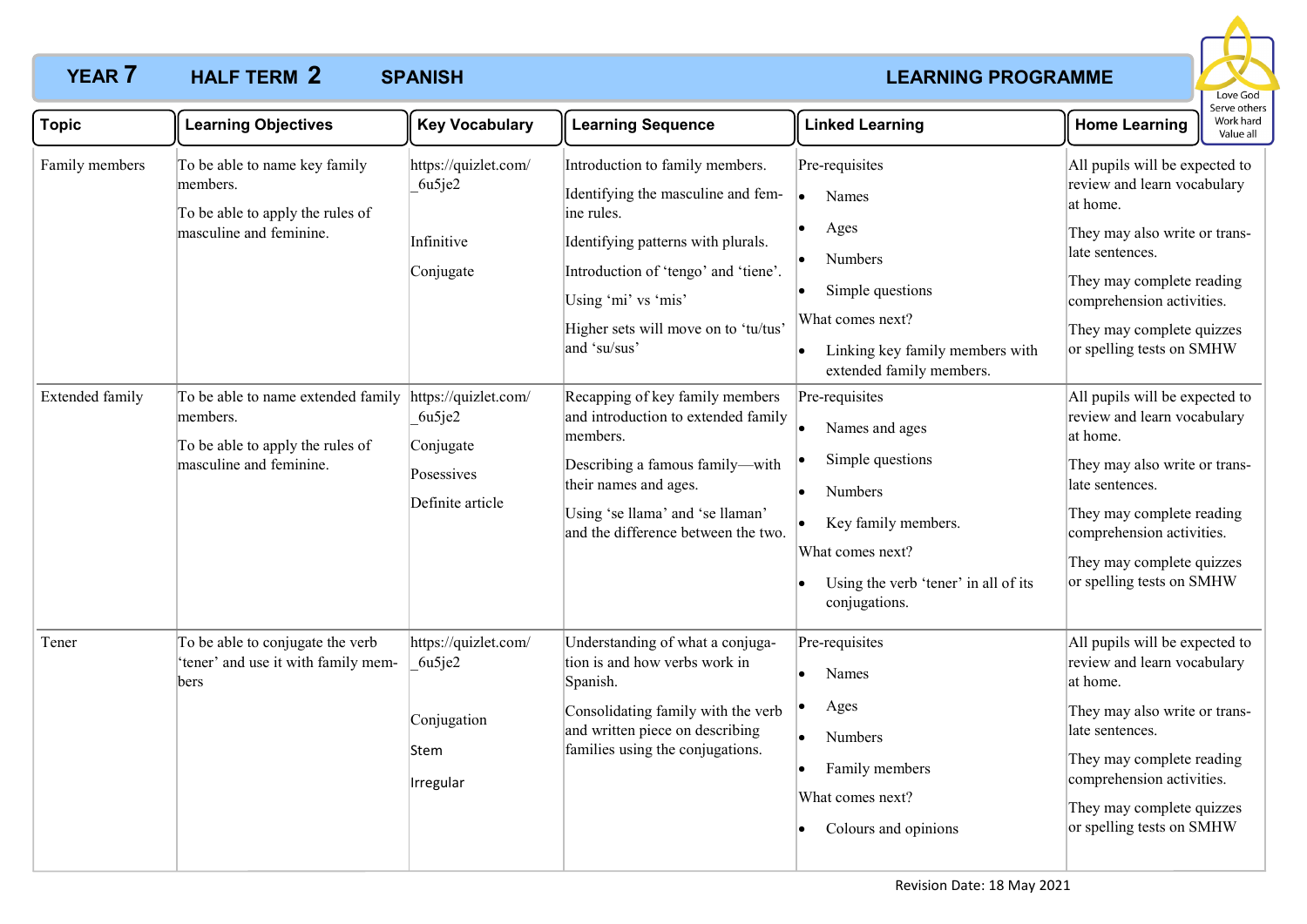# **YEAR 7 HALF TERM 4 SPANISH ACCOUNT ASSESSMENT ASSESSMENT AND REARNING PROGRAMME HALF TERM SPANISH 4**



| <b>Topic</b>               | <b>Learning Objectives</b>                                                                               | <b>Key Vocabulary</b>                                                                            | <b>Learning Sequence</b>                                                                                                                                                                                                                                                        | <b>Linked Learning</b>                                                                                                                                                      | Serve others<br>Work hard<br><b>Home Learning</b><br>Value all                                                                                                                                                                                    |
|----------------------------|----------------------------------------------------------------------------------------------------------|--------------------------------------------------------------------------------------------------|---------------------------------------------------------------------------------------------------------------------------------------------------------------------------------------------------------------------------------------------------------------------------------|-----------------------------------------------------------------------------------------------------------------------------------------------------------------------------|---------------------------------------------------------------------------------------------------------------------------------------------------------------------------------------------------------------------------------------------------|
| Physical descrip-<br>tions | To be able to use adjectives to de-<br>scribe animals.<br>To be able to describe hair and eye<br>colour. | https://quizlet.com/<br>6uwk56<br>Conjugation<br>intensifier                                     | Introduction of vocabulary.<br>Describing yourself and other peo-<br>ple's hair and eyes using 'tener'<br>conjugations.<br>Describing pets physically.<br>Drawing and writing descriptions<br>of other people to check under-<br>standing.                                      | Pre-requisites<br>Family members<br>٠<br>Tener<br>Colours<br>Opinions<br>What comes next?<br>Personality descriptions                                                       | All pupils will be expected to<br>review and learn vocabulary<br>at home.<br>They may also write or trans-<br>late sentences.<br>They may complete reading<br>comprehension activities.<br>They may complete quizzes<br>or spelling tests on SMHW |
| Personality                | To be able to describe your own<br>and other people's personalities.                                     | https://quizlet.com/<br>6uwk56<br>Infinitive<br>Conjugate<br>Adjectival agreement<br>intensifier | Introduction of vocabulary.<br>Introduction of 'soy' and 'es'.<br>Speaking exercises to describe oth-<br>er people's personality.<br>Extended writing including hair,<br>eyes and personality on yourself<br>and other people in your family.<br>Looking at describing a photo. | Pre-requisites<br>'Se llama' and 'se llaman'<br>Opinions<br>Family members<br>What comes next?                                                                              | All pupils will be expected to<br>review and learn vocabulary<br>at home.<br>They may also write or trans-<br>late sentences.<br>They may complete reading<br>comprehension activities.<br>They may complete quizzes<br>or spelling tests on SMHW |
| Ser                        | To understand how to use and con-<br>jugate the verb 'ser'.                                              | https://quizlet.com/<br>6uwk56<br>Conjugate<br>Infinitive<br>Stem<br>Irregular                   | Conjugations of 'ser'.<br>The difference between 'ser' and<br>'tener' with vocabulary such as age<br>and certain hair types.<br>Using the conjugations to describe<br>other people.                                                                                             | Pre-requisites<br>'Se llama' and 'se llaman'<br>Opinions<br>Family members<br>Personality descriptions<br>What comes next?<br>To describe what you do in your free<br>time. | All pupils will be expected to<br>review and learn vocabulary<br>at home.<br>They may also write or trans-<br>late sentences.<br>They may complete reading<br>comprehension activities.<br>They may complete quizzes<br>or spelling tests on SMHW |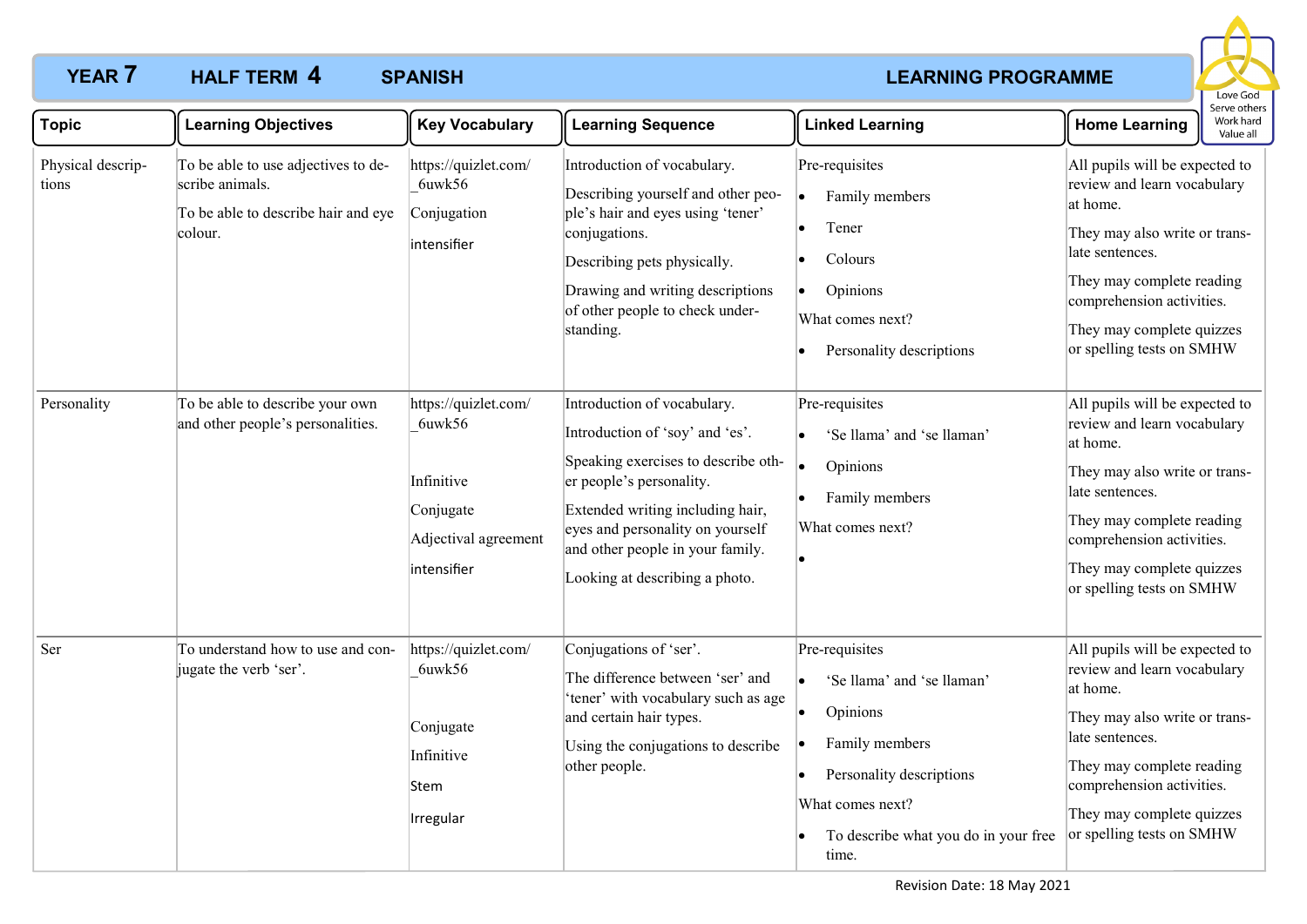# **YEAR 7 HALF TERM 5 SPANISH And All According to the CEARNING PROGRAMME HALF TERM SPANISH 5**



| <b>Topic</b>         | <b>Learning Objectives</b>                                                                    | <b>Key Vocabulary</b>                                                                                                   | <b>Learning Sequence</b>                                                                                                                                                                                                                                                                                                                                            | <b>Linked Learning</b>                                                                                                                 | <b>Home Learning</b>                                                                                                                                                                                                                              | Work hard<br>Value all |
|----------------------|-----------------------------------------------------------------------------------------------|-------------------------------------------------------------------------------------------------------------------------|---------------------------------------------------------------------------------------------------------------------------------------------------------------------------------------------------------------------------------------------------------------------------------------------------------------------------------------------------------------------|----------------------------------------------------------------------------------------------------------------------------------------|---------------------------------------------------------------------------------------------------------------------------------------------------------------------------------------------------------------------------------------------------|------------------------|
| Sports               | To be able to name sports.<br>To be able to say which sports you<br>like and dislike and why. | https://quizlet.com/<br>6o3uqm<br>Justify<br>Infinitive<br>Conjugate<br>Tense<br>time frame<br>Imperfect<br>Conditional | Introduction of sports vocabulary.<br>Using time phrases and days of the<br>week to describe when and how<br>often you do different sports.<br>Using different adjectives to de-<br>scribe why you do/don't like doing<br>different sports.<br>Using 'me gustaría jugar / hacer'<br>and 'hacía / jugaba' to introduce<br>the conditional and imperfect tens-<br>es. | Pre-requisites<br>Days of the week<br>Opinions<br>Connectives<br>What comes next?<br>Other free time activities.<br>Extended opinions. | All pupils will be expected to<br>review and learn vocabulary<br>at home.<br>They may also write or trans-<br>late sentences.<br>They may complete reading<br>comprehension activities.<br>They may complete quizzes<br>or spelling tests on SMHW |                        |
| Free time activities | To be able to name different hob-<br>bies.                                                    | https://quizlet.com/<br>6o3uqm<br>Present<br>Conjugate<br><b>\$uperlative</b><br>intensifier                            | Introduction of vocabulary.<br>Using time phrases and days of the<br>week to describe when and how<br>often you do different sports.<br>Using different adjectives to de-<br>scribe why you do/don't like doing<br>different sports.                                                                                                                                | Pre-requisites<br>Sports<br>Opinions<br>Time phrases / days of the week<br>What comes next?<br>Using the present tense                 | All pupils will be expected to<br>review and learn vocabulary<br>at home.<br>They may also write or trans-<br>late sentences.<br>They may complete reading<br>comprehension activities.<br>They may complete quizzes<br>or spelling tests on SMHW |                        |
| The present tense    | To be able to understand how to<br>conjugate AR, ER and IR verbs.                             | https://quizlet.com/<br>603uqm<br>Infinitive<br>Conjugate<br>\$tem,                                                     | Understanding how to conjugate a<br>verb and the difference between an<br>infinitive and a conjugation.<br>AR verb endings and AR verb end-<br>ing song.<br>Spotting patterns with ER and IR<br>verbs.                                                                                                                                                              | Pre-requisites<br>Sports / other hobbies<br>Days of the week / time phrases<br>Family members<br>What comes next?<br>Time              | All pupils will be expected to<br>review and learn vocabulary<br>at home.<br>They may also write or trans-<br>late sentences.<br>They may complete reading<br>comprehension activities.<br>They may complete quizzes<br>or spelling tests on SMHW |                        |